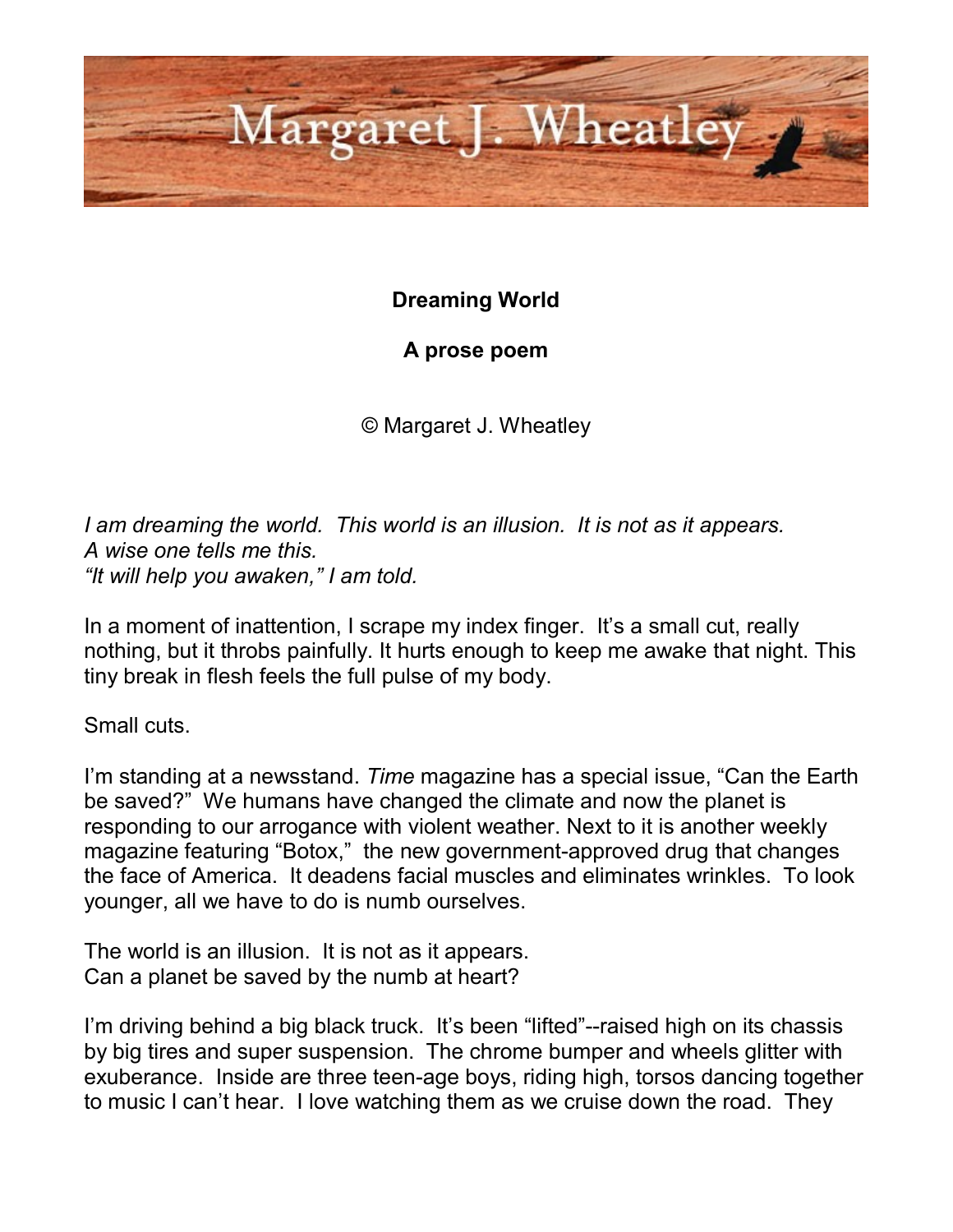remind me of how it feels to own the world, those moments when it's all working just for you. Suddenly, I am weeping. The world is not as it appears.

I'm sitting on the caked and dusty surface of a reservoir that has lost its water to drought. The wind raises only dust and I feel grit from the inside out. I notice green growth on the dried surface, but when I stoop to see it, I realize it's not leaves, but algae, the first plant to appear when earth emerged from fire.

The sun sinks low and rose-colored hills appear in the east. Warmed by their radiance, I turn and face west. Cirrus clouds flame passionately, burning at sun's departure. The world is on fire. I am told 'you are watching the world dying' (who is telling me?) In the great turnings of Life, this is the age of destruction. There is nothing to do but surrender. Gracefully. Even in death, life will be beautiful.

I am stunned by this message. I hope it is an illusion.

It is night and I am sitting on the edge of my gentle bed. I open a jar of African honey butter and begin my evening ritual. Slowly I massage cream into my pedicured feet—first the soles, then the toes, then the cuticles. From the jar's label, I learn that this cream has been gathered for me by the labor of women in Zambia and Ghana. I read that my purchase creates work for them and income for their families. I do not know how they harvest honey in Zambia or make the cream in Ghana. But I do know African women, many of them. Often I have stared at their feet with the muscular calluses from never wearing shoes, the flaking skin from never using cream.

In the peace of my bedroom, I imagine them in theirs. I know there is no comparison, not in comfort, not in security, not in fatigue. As the cream soaks into my soles, I picture them in fields, gathering the means for my life to remain soft. They cannot imagine my life. I know them well enough to know I cannot imagine theirs.

At a conference center in the U.S., I am told of the African women leaders who come to meetings there. They are given their own bedrooms and never paired with a room-mate. This is a gift. It's the only time they've ever had a room of their own.

I am dreaming the world. It is not as it appears. Yet I know that I spend more on a morning cup of coffee than half the world has available to live on